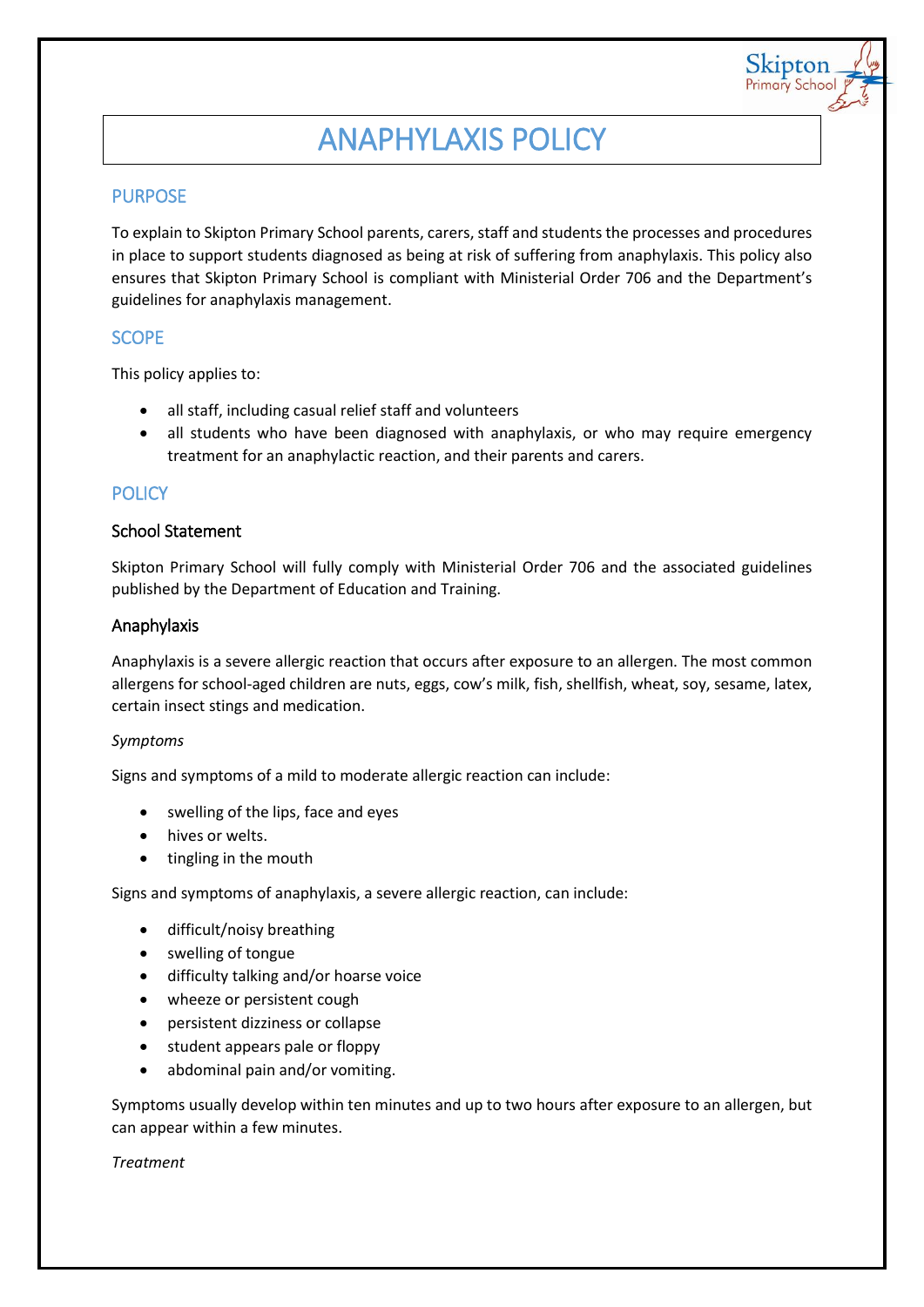Adrenaline given as an injection into the muscle of the outer mid-thigh is the first aid treatment for anaphylaxis.

Skipton

Individuals diagnosed as being at risk of anaphylaxis are prescribed an adrenaline autoinjector for use in an emergency. These adrenaline autoinjectors are designed so that anyone can use them in an emergency.

## Individual Anaphylaxis Management Plans

All students at Skipton Primary School who are diagnosed by a medical practitioner as being at risk of suffering from an anaphylactic reaction must have an Individual Anaphylaxis Management Plan. When notified of an anaphylaxis diagnosis, the principal of Skipton Primary School is responsible for developing a plan in consultation with the student's parents/carers.

Where necessary, an Individual Anaphylaxis Management Plan will be in place as soon as practicable after a student enrols at Skipton Primary School and where possible, before the student's first day.

Parents and carers must:

- obtain an ASCIA Action Plan for Anaphylaxis from the student's medical practitioner and provide a copy to the school as soon as practicable.
- immediately inform the school in writing if there is a relevant change in the student's medical condition and obtain an updated ASCIA Action Plan for Anaphylaxis.
- provide an up-to-date photo of the student for the ASCIA Action Plan for Anaphylaxis when that Plan is provided to the school and each time it is reviewed.
- provide the school with a current adrenaline auto-injector for the student that has not expired.
- participate in annual reviews of the student's Plan.

Each student's Individual Anaphylaxis Management Plan must include:

- information about the student's medical condition that relates to allergies and the potential for anaphylactic reaction, including the type of allergies the student has.
- information about the signs or symptoms the student might exhibit in the event of an allergic reaction based on a written diagnosis from a medical practitioner.
- strategies to minimise the risk of exposure to known allergens while the student is under the care or supervision of school staff, including in the school yard, at camps and excursions, or at special events conducted, organised or attended by the school.
- the name of the person(s) responsible for implementing the risk minimisation strategies, which have been identified in the Plan.
- information about where the student's medication will be stored.
- the student's emergency contact details.
- an up-to-date ASCIA Action Plan for Anaphylaxis completed by the student's medical practitioner.

#### *Review and updates to Individual Anaphylaxis Management Plans*

A student's Individual Anaphylaxis Management Plan will be reviewed and updated on an annual basis in consultation with the student's parents/carers. The plan will also be reviewed and, where necessary, updated in the following circumstances:

- as soon as practicable after the student has an anaphylactic reaction at school.
- if the student's medical condition, insofar as it relates to allergy and the potential for anaphylactic reaction, changes.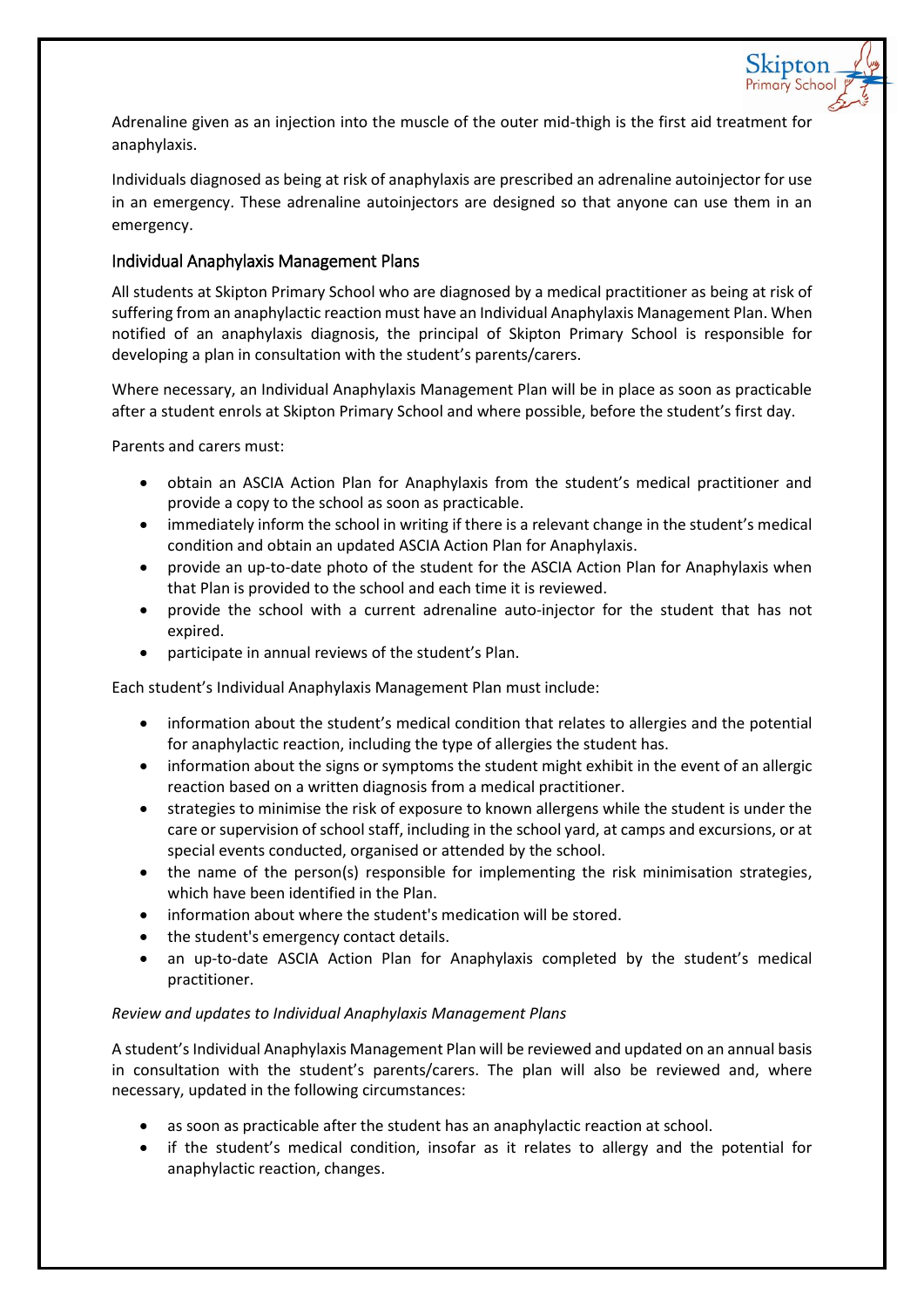when the student is participating in an off-site activity, including camps and excursions, or at special events including fetes and concerts.

Skipton

Our school may also consider updating a student's Individual Anaphylaxis Management Plan if there is an identified and significant increase in the student's potential risk of exposure to allergens at school.

## Location of plans and adrenaline autoinjectors

Two adrenaline auto-injectors are kept in the school in the following locations:

- the first aid kit in the staff room
- in the first aid 'bum bug' that is carried by staff on yard duty

#### Risk Minimisation Strategies

To reduce the risk of a student suffering from an anaphylactic reaction at Skipton Primary School, we have put in place the following strategies:

- staff and students are regularly reminded to wash their hands after eating.
- students are discouraged from sharing food.
- garbage bins at school are to remain covered with lids to reduce the risk of attracting insects.
- year groups will be informed of allergens that must be avoided in advance of class parties, events or birthdays.
- a general use EpiPen will be held within the school grounds.
- Planning for off-site activities will include risk minimisation strategies for students at risk of anaphylaxis including supervision requirements, appropriate number of trained staff, emergency response procedures and other risk controls appropriate to the activity and students attending.

#### Adrenaline autoinjectors for general use

Skipton Primary School will maintain a supply of adrenaline autoinjector(s) for general use, as a backup to those provided by parents and carers for specific students, and also for students who may suffer from a first time reaction at school.

Adrenaline autoinjectors for general use will be stored at the staff room and labelled "general use".

The principal is responsible for arranging the purchase of adrenaline autoinjectors for general use, and will consider:

- the number of students enrolled at Skipton Primary School at risk of anaphylaxis.
- the accessibility of adrenaline autoinjectors supplied by parents.
- the availability of a sufficient supply of autoinjectors for general use in different locations at the school, as well as at camps, excursions and events.
- the limited life span of adrenaline autoinjectors, and the need for general use adrenaline autoinjectors to be replaced when used or prior to expiry.

#### Emergency Response

In the event of an anaphylactic reaction, the emergency response procedures in this policy must be followed, together with the school's general first aid procedures, emergency response procedures and the student's Individual Anaphylaxis Management Plan.

A complete and up-to-date list of students identified as being at risk of anaphylaxis is maintained by the Business Manager and stored in the staff room. For camps, excursions and special events, a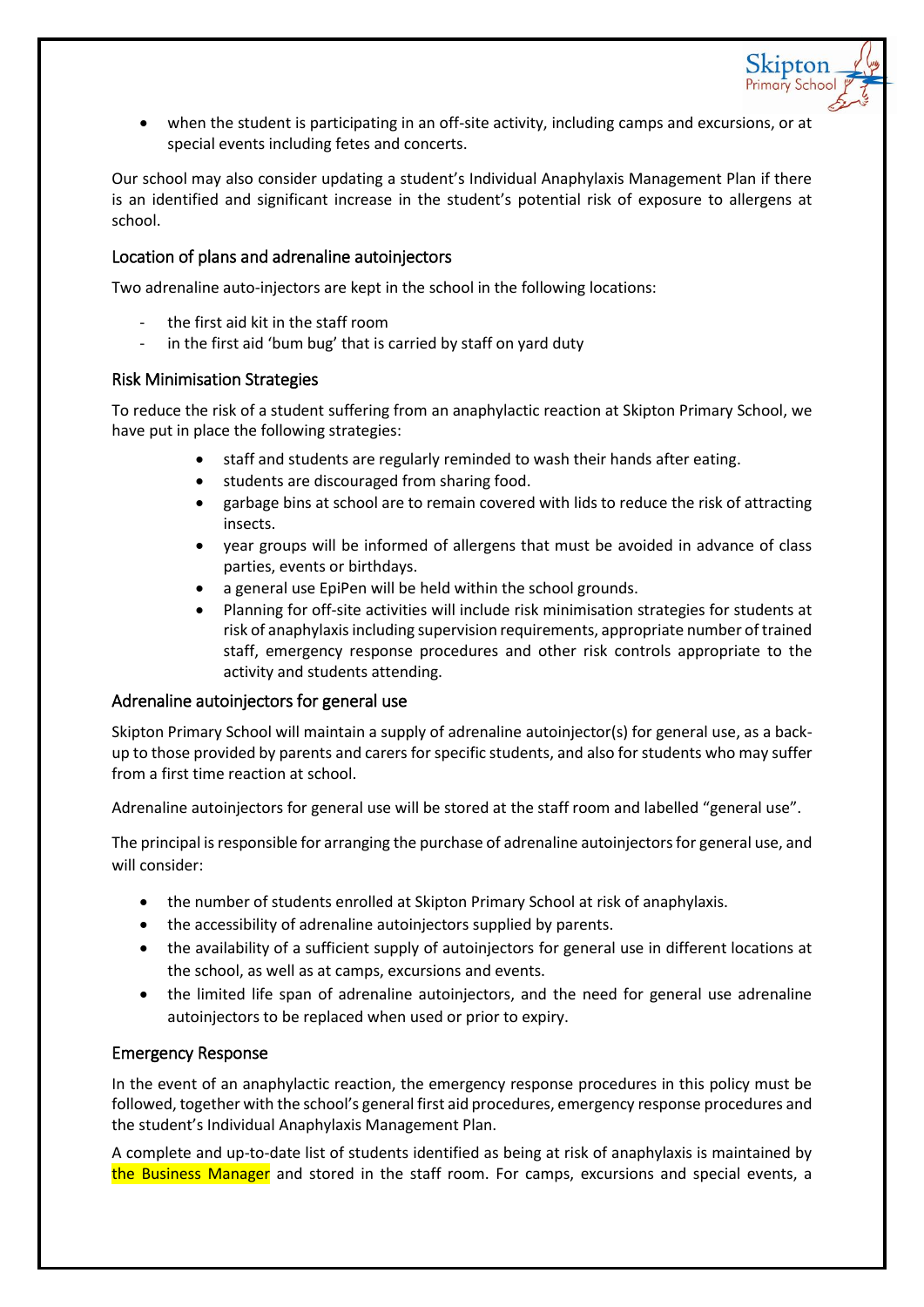designated staff member will be responsible for maintaining a list of students at risk of anaphylaxis attending the special event, together with their Individual Anaphylaxis Management Plans and adrenaline autoinjectors, where appropriate.

Skipton Primary Schoo

If a student experiences an anaphylactic reaction at school or during a school activity, school staff must:

| <b>Step</b> | <b>Action</b>                                                                                                                                                                                                                        |
|-------------|--------------------------------------------------------------------------------------------------------------------------------------------------------------------------------------------------------------------------------------|
| 1.          | Lay the person flat<br>$\bullet$                                                                                                                                                                                                     |
|             | Do not allow them to stand or walk                                                                                                                                                                                                   |
|             | If breathing is difficult, allow them to sit<br>$\bullet$                                                                                                                                                                            |
|             | Be calm and reassuring<br>$\bullet$                                                                                                                                                                                                  |
|             | Do not leave them alone<br>$\bullet$                                                                                                                                                                                                 |
|             | Seek assistance from another staff member or reliable student to locate the<br>$\bullet$<br>student's adrenaline autoinjector or the school's general use autoinjector, and<br>the student's Individual Anaphylaxis Management Plan. |
|             | If the student's plan is not immediately available, or they appear to be<br>$\bullet$<br>experiencing a first time reaction, follow steps 2 to 5                                                                                     |
| 2.          | Administer an EpiPen or EpiPen Jr (if the student is under 20kg)                                                                                                                                                                     |
|             | Remove from plastic container<br>$\bullet$                                                                                                                                                                                           |
|             | Form a fist around the EpiPen and pull off the blue safety release (cap)                                                                                                                                                             |
|             | Place orange end against the student's outer mid-thigh (with or without<br>$\bullet$<br>clothing)                                                                                                                                    |
|             | Push down hard until a click is heard or felt and hold in place for 3 seconds<br>$\bullet$                                                                                                                                           |
|             | Remove EpiPen<br>٠                                                                                                                                                                                                                   |
|             | Note the time the EpiPen is administered<br>$\bullet$                                                                                                                                                                                |
|             | Retain the used EpiPen to be handed to ambulance paramedics along with the<br>$\bullet$<br>time of administration                                                                                                                    |
| 3.          | Call an ambulance (000)                                                                                                                                                                                                              |
| 4.          | If there is no improvement or severe symptoms progress (as described in the ASCIA                                                                                                                                                    |
|             | Action Plan for Anaphylaxis), further adrenaline doses may be administered every five                                                                                                                                                |
|             | minutes, if other adrenaline autoinjectors are available.                                                                                                                                                                            |
| 5.          | Contact the student's emergency contacts.                                                                                                                                                                                            |

If a student appears to be having a severe allergic reaction, but has not been previously diagnosed with an allergy or being at risk of anaphylaxis, school staff should follow steps 2 – 5 as above.

## Communication Plan

This policy will be available on Skipton Primary School's website so that parents and other members of the school community can easily access information about Skipton Primary School's anaphylaxis management procedures. The parents and carers of students who are enrolled at Skipton Primary School and are identified as being at risk of anaphylaxis will also be provided with a copy of this policy.

The principal is responsible for ensuring that all relevant staff, including casual relief staff, canteen staff and volunteers are aware of this policy and Skipton Primary School's procedures for anaphylaxis management. Casual relief staff and volunteers who are responsible for the care and/or supervision of students who are identified as being at risk of anaphylaxis will also receive a verbal briefing on this policy, their role in responding to an anaphylactic reaction and where required, the identity of students at risk.

The principal is also responsible for ensuring relevant staff are trained and briefed in anaphylaxis management, consistent with the Department's *Anaphylaxis Guidelines.*